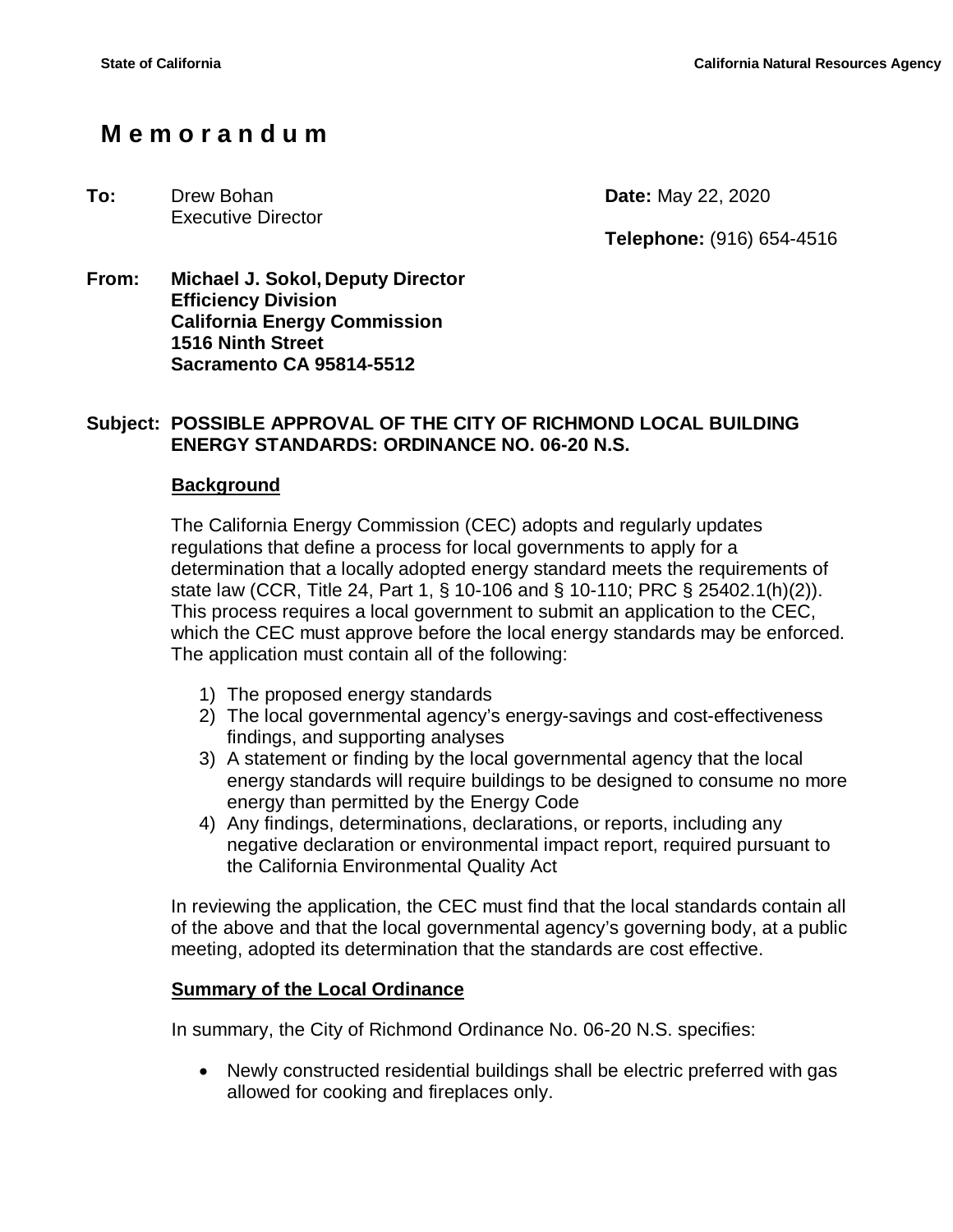- Newly constructed nonresidential and high-rise multifamily buildings shall be all-electric, however life science, public agency, emergency operation center buildings and commercial kitchens will be permitted to apply for an exemption on a case-by-case basis.
- Prewiring for future electric equipment and appliances is required where gas fired equipment and appliances are installed.
- All newly constructed nonresidential buildings must install a minimum amount of on-site solar production, either photovoltaic or solar thermal.

## **Staff Analysis**

On March 16, 2020 staff posted the complete application, including the local ordinance and adopted cost effectiveness analysis, on the CEC's website under Docket 19-BSTD-06 for a mandatory public review period.

Staff reviewed the application to determine whether the standards will require the reduction of energy consumption levels permitted by the 2019 Energy Code, per the requirements in PRC § 25402.1(h)(2). Staff found that the standards will reduce the amount of energy consumed, and will not lead to increases in energy consumption inconsistent with state law. Staff further confirmed that the City of Richmond publicly adopted a finding of cost-effectiveness for the standard.

## **Project Manager**

Danuta Drozdowicz, Building Standards Office

## **Staff Position**

Staff has found that the application meets all requirements under PRC § 25402.1(h)(2), and § 10-106 of the Energy Code. Staff believes that the City of Richmond should be commended for seeking to achieve the energy savings that result from this local energy ordinance.

The City of Richmond has been informed that their ordinance, once approved by the CEC, will be enforceable during the time that the 2019 Energy Code is effective. If the statewide Energy Code is subsequently revised (as it is regularly on a three-year cycle), the ordinances will no longer be enforceable if the revisions create "a substantial change in the factual circumstances affecting the determination." In such a case, if the City of Richmond wishes to enforce either these local energy standards or other local energy standards revised in response to the updated statewide Energy Code, the City of Richmond must submit a new application.

## **Oral Presentation Outline**

Staff will be available at the June 10, 2020 Business Meeting to provide a brief summary of the ordinance and to answer questions.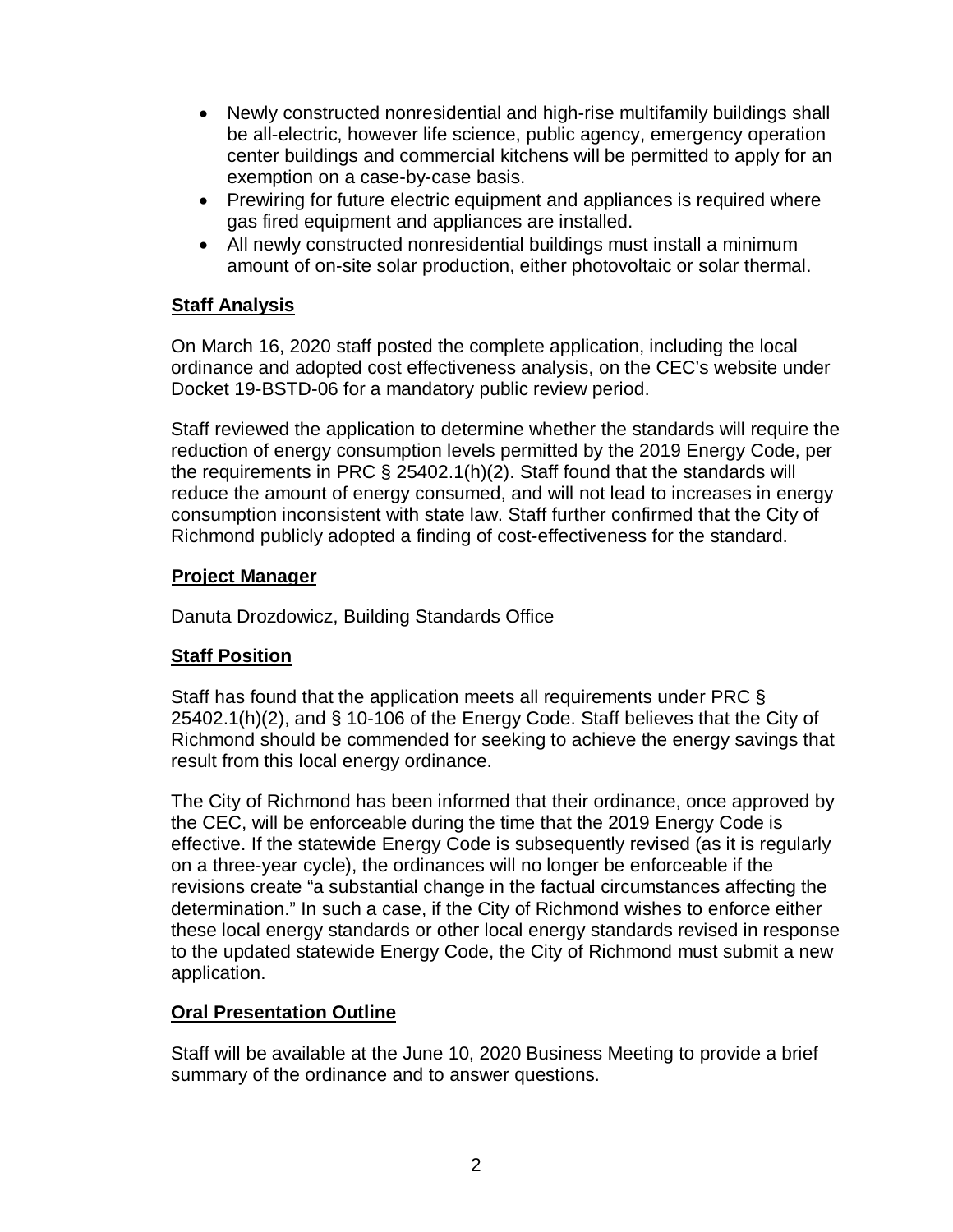## **Business Meeting Participants**

Peter Strait, Building Standards Office Danuta Drozdowicz, Building Standards Office

## **Commission Action Requested**

Approval of the City of Richmond locally adopted energy standards*.*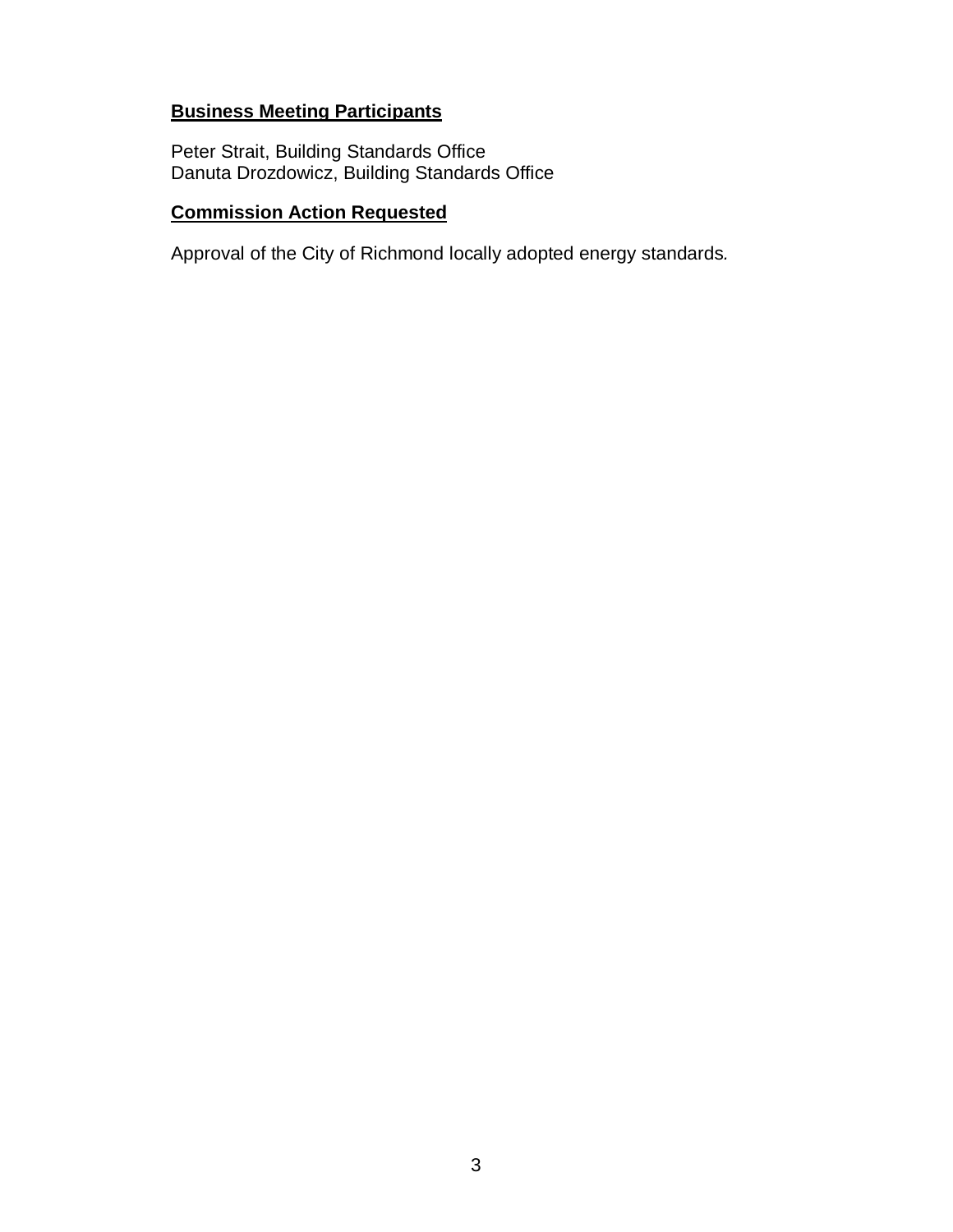### **STATE OF CALIFORNIA**

### **STATE ENERGY RESOURCES CONSERVATION AND DEVELOPMENT COMMISSION**

#### RESOLUTION APPROVING THE CITY OF RICHMOND'S LOCALLY ADOPTED BUILDING ENERGY EFFICIENCY STANDARDS, ORDINANCE NO. 06-20 N.S.

**RESOLUTION**: California Energy Commission (CEC) approval of the City of Richmond's locally adopted building energy efficiency standards, Ordinance No. 06-20 N.S., to require greater energy efficiency than the 2019 Building Energy Efficiency Standards (Energy Code), provided in California Code of Regulations, Title 24, Part 6, and associated administrative regulations in Part 1, Chapter 10.

**WHEREAS,** The City of Richmond adopted Ordinance No. 06-20 N.S. to establish locally adopted building energy efficiency standards; and

**WHEREAS**, California Code of Regulations, Title 24, Part 1, Sections 10-106 and 10-110, establish a process for local governments to apply to the CEC for a determination that a locally adopted building energy efficiency standard meets the requirements of Public Resources Code Section 25402.1(h)(2); and

**WHEREAS**, The City of Richmond submitted an application to the CEC for Ordinance No. 06-20 N.S. that met all of the documentation requirements pursuant to Public Resources Code Section 25402.1(h)(2), and California Code of Regulations, Title 24, Section 10-106(b), on March 12, 2020; and

**WHEREAS**, The City of Richmond, in its application to the CEC, indicated that it complied with the California Environmental Quality Act (CEQA), codified in California Public Resources Code Section 21000 et seq.; and

**WHEREAS**, CEC staff has analyzed whether the ordinance will require the diminution of energy consumption levels permitted by the 2019 Energy Code, as required by Public Resources Code Section 25402.1(h)(2), and determined that it will do so; and

**WHEREAS**, CEC has considered the City of Richmond's application, the Executive Director's recommendation, and all comments submitted on the application.

**THEREFORE BE IT RESOLVED**, CEC finds that the City of Richmond's ordinance will require the diminution of energy consumption levels permitted by the 2019 Energy Code; and